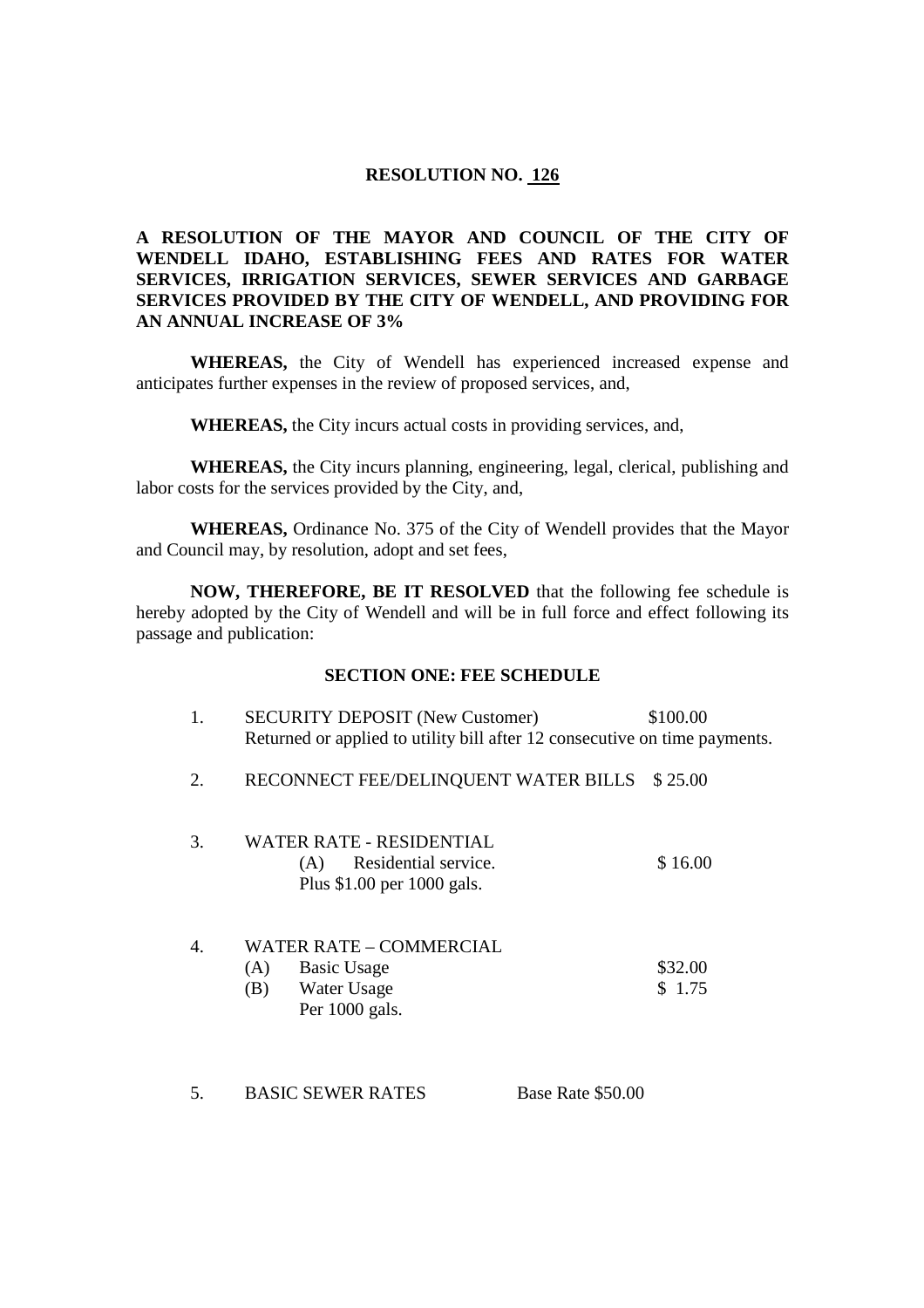| (A)Residential | Residential Customers will be charged one-1 Base  |
|----------------|---------------------------------------------------|
|                | Rate. Multi-Family Dwelling on one meter shall be |
|                | charged One-1 Base Rate per unit.                 |

(B)Commercial Commercial Customers shall be charge according to their Equivalent Residential Units (ERU) as outlined in the City of Wendell 2006 Wastewater Facilities Plan. Commercial Customers not listed in the 2006 Wastewater Facilities Plan shall have their ERU's figured by the formula set out below. In addition to the ERU fee Commercial Customers will also be assessed a \$1.00 per 1,000 gallons of water through a meter.

- (1) Formula: Average monthly residential water through meter divided by the average monthly water through the meter of a commercial customer equals number of ERU's.
- (2) Average monthly residential water through meter shall be figured by using 12 consecutive months of residential water usage divided by the number of residential customers divided by 12 equaling the average residential water through meter.
- (3) A Commercial Customer may have their ERUs reviewed once annually if requested in writing.
- (4) Appeal of ERU's: A commercial customer may appeal the amount of ERU's to the City of Wendell by filing a written notice with the City Clerk of the reason for the customers appeal. If the customer is unable to reach an agreement with the City Clerk they may appeal to the City Council at the next regular council meeting. The City Clerk and City Council shall make their decision of the appeal based only on ERU's.
- (C) Industrial Industrial Customers of the City of Wendell shall enter into a Discharge Agreement. Said Discharge Agreement will be prepared by an Engineer chosen by the City of Wendell and paid for by the customer.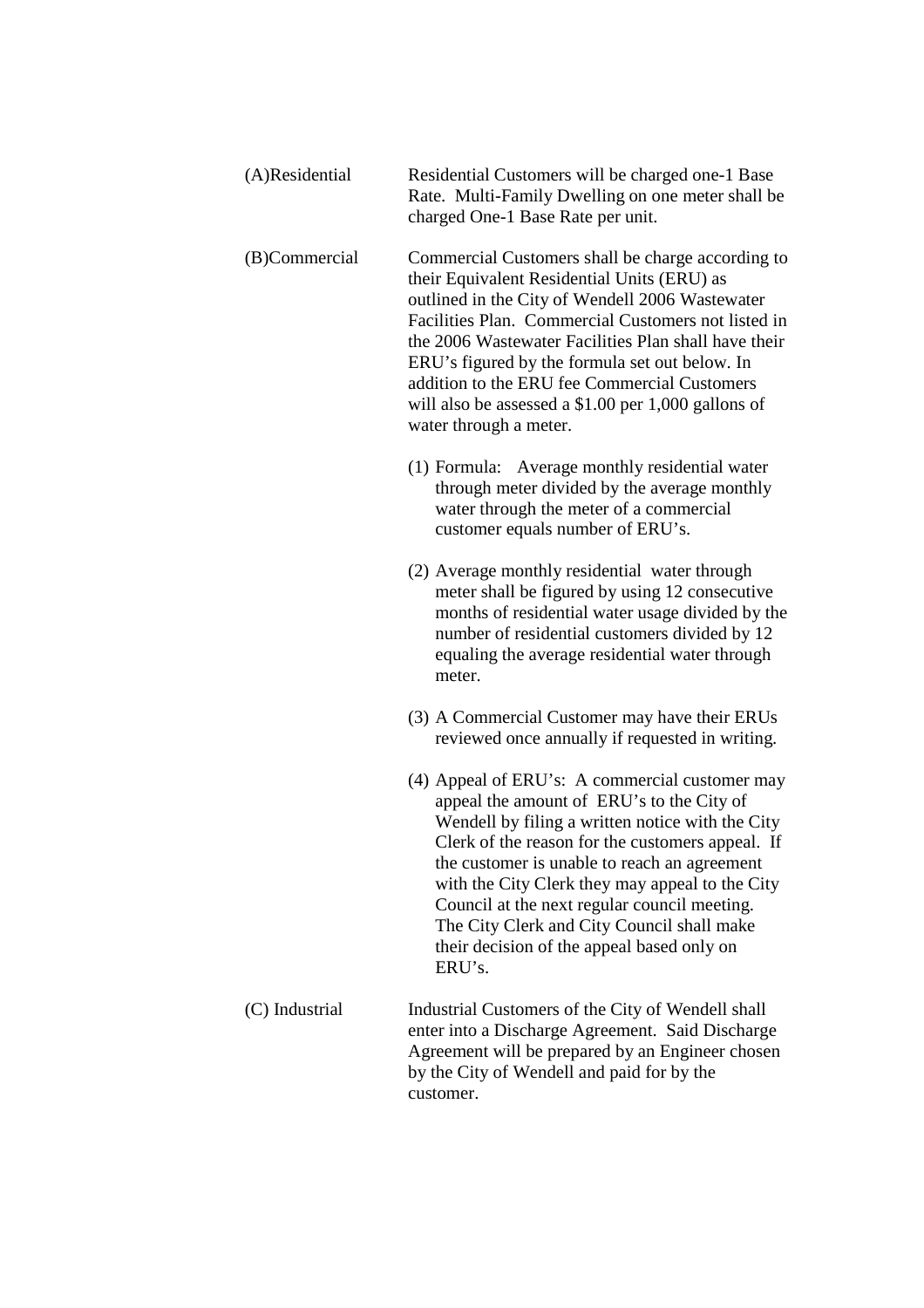### 6. BASIC GARBAGE RATES \$ 7.00

#### **SECTION TWO: UTILITY CONNECTION COSTS**

A fee shall be assessed to the property owner for the connection of utility services to cover the cost of such connection as established in Appendix 'A' attached hereto and by this reference incorporated within this Resolution as if set forth in full.

## **SECTION THREE: INTERPRETATIONS, ADJUSTMENTS AND VARIANCES**

The City Council shall have the power to vary and/or waive the applicable fees established in this resolution, subject to the laws of the State of Idaho where the strict application of the fees established herein would result in undue hardship.

### **SECTION THREE-B: RATE RELIEF QUALIFICATIONS**

The City Council shall have the power to reduce the set rate for water and sewer charges based upon a rate relief schedule where a single resident with an annual income of \$10,000 or less, proven by document verification, would receive a 50 percent rate reduction on the new base sewer and water rates; a couple with an annual income of \$15,000 or less, proven by document verification, would receive a 25 percent rate reduction on the new base sewer and water rates. The \$10,000 and \$15,000 as outline above will increase each October by 3%

#### **ANNUAL INCREASES IN FEES**

To assist the City of Wendell in keeping up with increasing costs associated with the ongoing operation of the city's infrastructure the Base Water, Sewer, and Garbage rate will increase every October by 3%.

## **CITY COUNCIL HAS AUTHORITY AND POWER TO REVIEW AND CHANGE RATES AT ANY TIME.**

Nothing in this resolution shall preclude the City Council from reviewing and changing rates as needed.

**PASSED BY THE COUNCIL** this eighth day of January**,** 2009

**SIGNED BY THE MAYOR** this ninth day of January, 2009